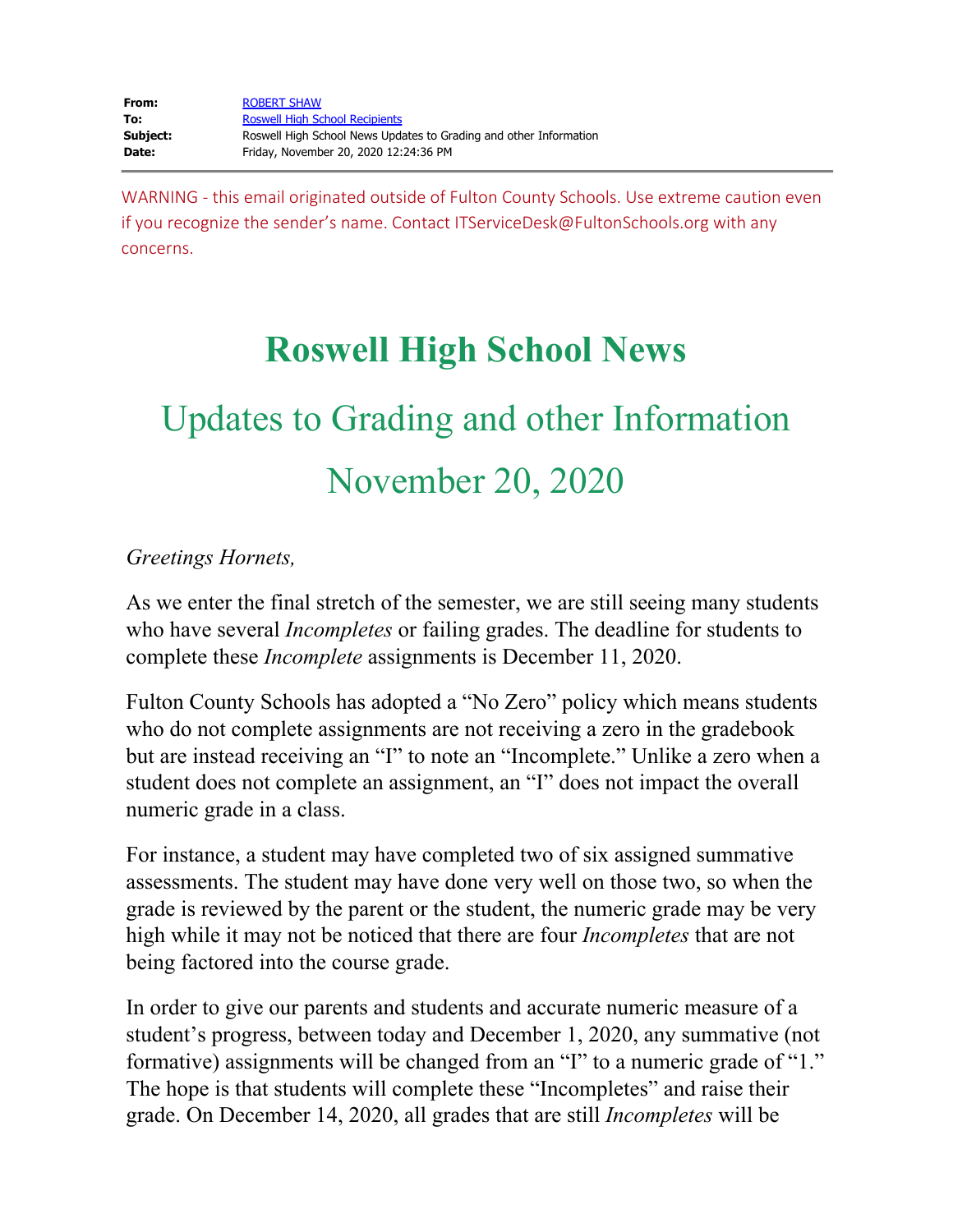changed back to an "I" so students will know how they are doing as they prepare for final exams.

Please also remember that students are only being graded on 12 Summative Assessments this semester and they must complete at least ten of them (80%) to earn a numeric grade for the semester. If a student completes less than 10 Summative Assessments, a final grade of "I" will be recorded on the transcript and no course credit toward graduation requirements is earned.

Here are a few other areas where we are kindly asking for some additional support:

- Many students seem to think that Universal Remote Learning (URL) gives them the ability to work at their own pace. Please reiterate to your students who are accessing school online that there is a clear expectation that they follow the daily schedule.
- Participation and engagement are important! It appears that many students are logging in but not participating in the class or, when called on by the teacher, they are not responding.
- Please make sure online students know they are not to come to school during lunch to visit their friends. This is not allowed as we remain diligent in our efforts to contact trace and keep all Hornets safe!

## **Survey to Select 2 nd Semester Attendance Preference**

The District has announced that parents must make a commitment to how their students will attend school next semester. The selection you make will be in place for the first nine weeks of Second Semester. The survey closes on December 12, 2020.

Please click **[HERE](https://nam11.safelinks.protection.outlook.com/?url=https%3A%2F%2Ffultonschools.az1.qualtrics.com%2Fjfe%2Fform%2FSV_1SlCTwRkD5mz8mp&data=04%7C01%7Cmurphys%40fultonschools.org%7C7a3b641aaf7146846c7f08d88d792674%7C0cdcb19881694b70ba9fda7e3ba700c2%7C1%7C0%7C637414898757347858%7CUnknown%7CTWFpbGZsb3d8eyJWIjoiMC4wLjAwMDAiLCJQIjoiV2luMzIiLCJBTiI6Ik1haWwiLCJXVCI6Mn0%3D%7C1000&sdata=fNr1whMoagGw9vvjylkMUuY%2FSRtGzUmnVoLkPKeYBbY%3D&reserved=0)** to complete the survey. If you do not complete the survey, your preference will default to your student's current learning group assignment (remote or face-to-face).

## **School Governance Meeting**

Please click **[HERE](https://nam11.safelinks.protection.outlook.com/?url=https%3A%2F%2Fyoutu.be%2FWykWrX1P4bo&data=04%7C01%7Cmurphys%40fultonschools.org%7C7a3b641aaf7146846c7f08d88d792674%7C0cdcb19881694b70ba9fda7e3ba700c2%7C1%7C0%7C637414898757357810%7CUnknown%7CTWFpbGZsb3d8eyJWIjoiMC4wLjAwMDAiLCJQIjoiV2luMzIiLCJBTiI6Ik1haWwiLCJXVCI6Mn0%3D%7C1000&sdata=5MGvLWyvkCB%2FhIRdwqIdhiBfClyPaYGfUx86X8rpETI%3D&reserved=0)** to access the recording of the November meeting of the